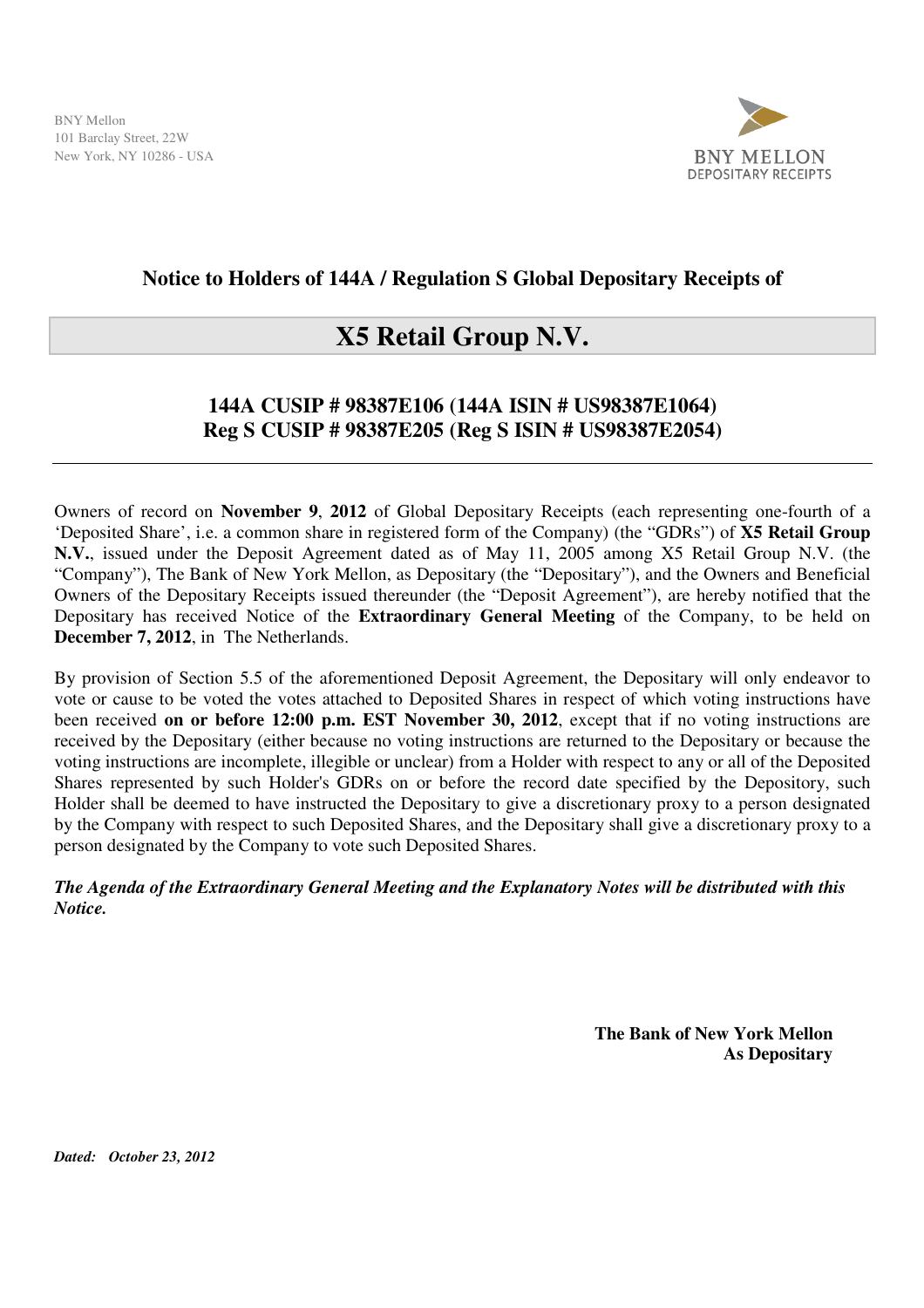## EXTRAORDINARY GENERAL MEETING OF X5 RETAIL GROUP N.V.

| TO: | The Bank of New York Mellon, ADR Proxy Group<br>Fax Number: (732) 667 - 9098<br>Telephone Number: (212) 815 - 5021 (Mira Daskal) |  |
|-----|----------------------------------------------------------------------------------------------------------------------------------|--|
| RE: | <b>X5 RETAIL GROUP</b><br><b>Extraordinary General Meeting to be held on December 7, 2012</b>                                    |  |
|     | FROM: Name / Company Name                                                                                                        |  |
|     |                                                                                                                                  |  |
|     | DTC PARTICIPANT NUMBER:                                                                                                          |  |
|     | Mandatory for 144A only                                                                                                          |  |
|     |                                                                                                                                  |  |
|     | SIGNATURE: Authorized Signatory Name, Signature / Medallion for 144A only                                                        |  |
|     |                                                                                                                                  |  |
|     |                                                                                                                                  |  |
|     | TOTAL NUMBER 144 ADRs (CUSIP # 98387E106)<br>HELD AS OF NOVEMBER 9, 2012:                                                        |  |
|     | <b>TOTAL NUMBER REG S GDRs (CUSIP # 98387E205)</b>                                                                               |  |
|     | <b>NUMBER 144 A ADRs BEING VOTED:</b>                                                                                            |  |
|     | <b>NUMBER REG S GDRs BEING VOTED:</b>                                                                                            |  |
|     | $-$ , 2012                                                                                                                       |  |

#### **X5 Retail Group N.V. Extraordinary General Meeting December 7, 2012**

**The above-noted holder of 144 A / Reg S Global Depositary Receipts ("GDRs") of X5 RETAIL GROUP N.V. (the "Company") hereby requests and instructs The Bank of New York Mellon, as Depositary, to endeavor insofar as practicable, to vote or cause to be voted the number of Deposited Securities underlying the ADR/GDRs held as of close of business on November 9, 2012 at the Extraordinary General Meeting of the Company to be held on December 7, 2012 in respect of the following resolutions:** 

> **THIS FORM MUST BE RECEIVED COMPLETED BY NOVEMBER 30, 2012 AT 12:00 PM EST TO BE VALID**

**X5 RETAIL GROUP** Page 2